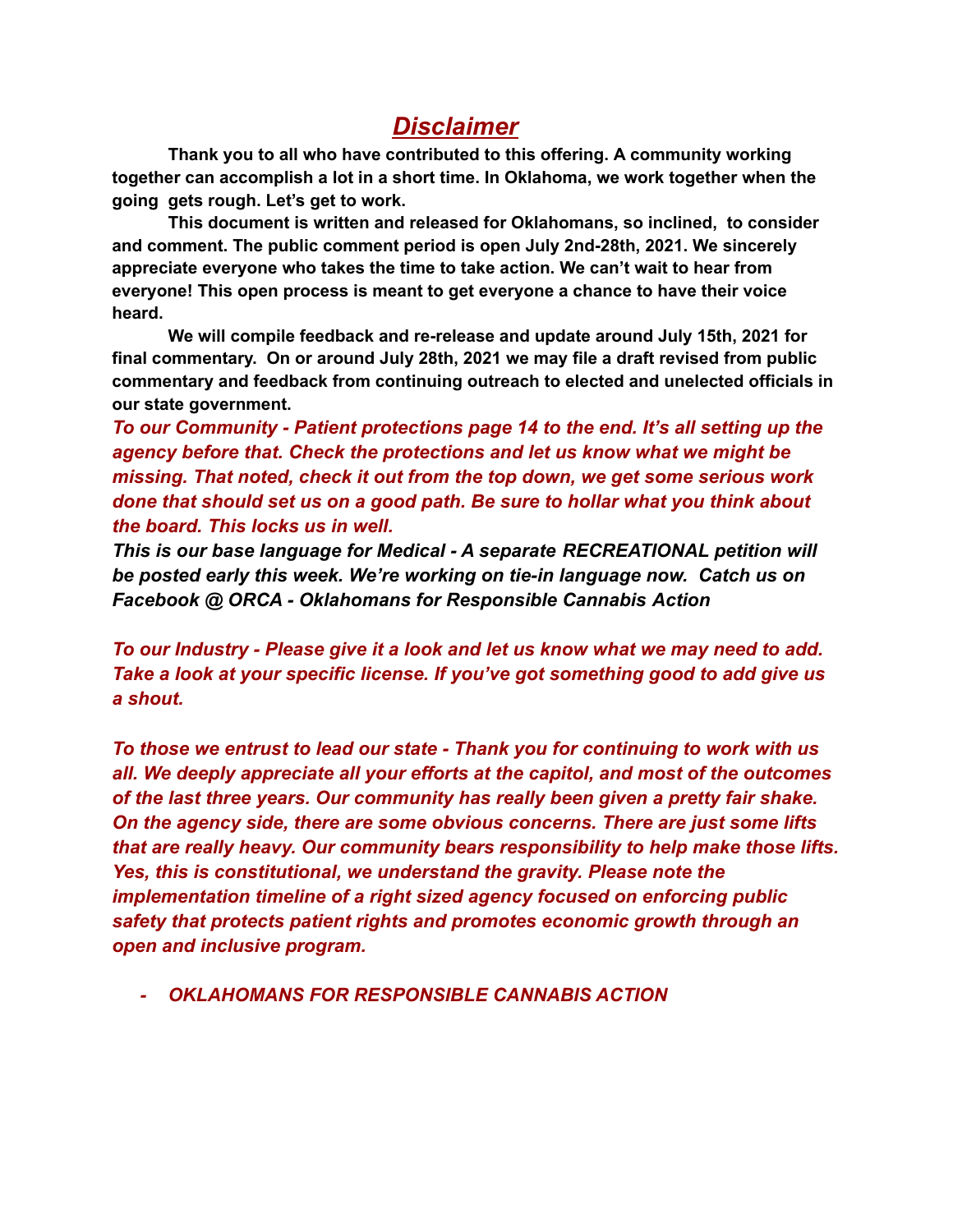#### **The Oklahoma Cannabis Enforcement and Transparency Act**

**1. Establishment of Oklahoma Cannabis Commission (OCC), Enactment, Authority; Transfer of Authority, Assets and Personnel from Oklahoma State Department of Health (OSDH); OCC Agency General Fund; Audit of Oklahoma Medical Marijuana Authority (OMMA) Program and Related OSDH Portion of the Program; Related OMMA Revenue to Date; Metrics of Success and Key Performance Metrics (KPIs).**

**1(A**) **A new State Agency is hereby created called the Oklahoma Cannabis Commission** (OCC), which shall have administrative, judicial and regulatory, as well as policy and rule promulgation **authority over** the global import and export, industry and patient safety, taxation, industry to industry, business to consumer, compliance, telemed, grant or funding programs, enforcement of state laws and regulatory guidelines, licensing, cultivation, manufacturing, processing, distribution, laboratory testing, quality controls, interstate and intrastate transport, sale, delivery, packaging, auditing, inspection, accountability for revenues and expenses, research, education, state acquisition for products and services, industry and community relations, growth and development, and metrics of **cannabis, hemp** or **marijuana plants** and products derived from **cannabis, hemp** or **marijuana plants**, and plant-based medicine generated by commercial, consumer and patient licensees; **within the provisions set forth in this Article.**

**1(B**) **Within one (1) year of passage of this Article, the Oklahoma Medical Marijuana Authority (OMMA) shall become the Oklahoma Cannabis Commission (OCC).** The Oklahoma Cannabis Commission OCC shall assume all authority, funding and assets as well as compliance and enforcement over the cultivation, manufacture, processing, distribution, transport, sale and consumption of products derived from **cannabis**, **hemp**, or **marijuana plants** and plant- based medicine held by the Oklahoma State Department of Health and other state agencies as directed by this Article.

**1(C) The Oklahoma Cannabis Commission shall be responsible for hiring,** transferring, reassigning, assigning, and developing the **requisite positions** in order to successfully develop, administer, license, inspect, analyze, support, educate, improve, enforce, and adjudicate the authority granted by this Article.

**1(D) The Oklahoma Cannabis Commission shall maintain its own internal Administrative Court** for the purposes required by this Article. All legal and appropriate adjudicative authority shall be gained within one (1) year of the passage date of this Article.

**1(E) The Oklahoma Cannabis Commission General Fund shall be created to receive fees, tax revenue, and all other funds specified by this Article**, that are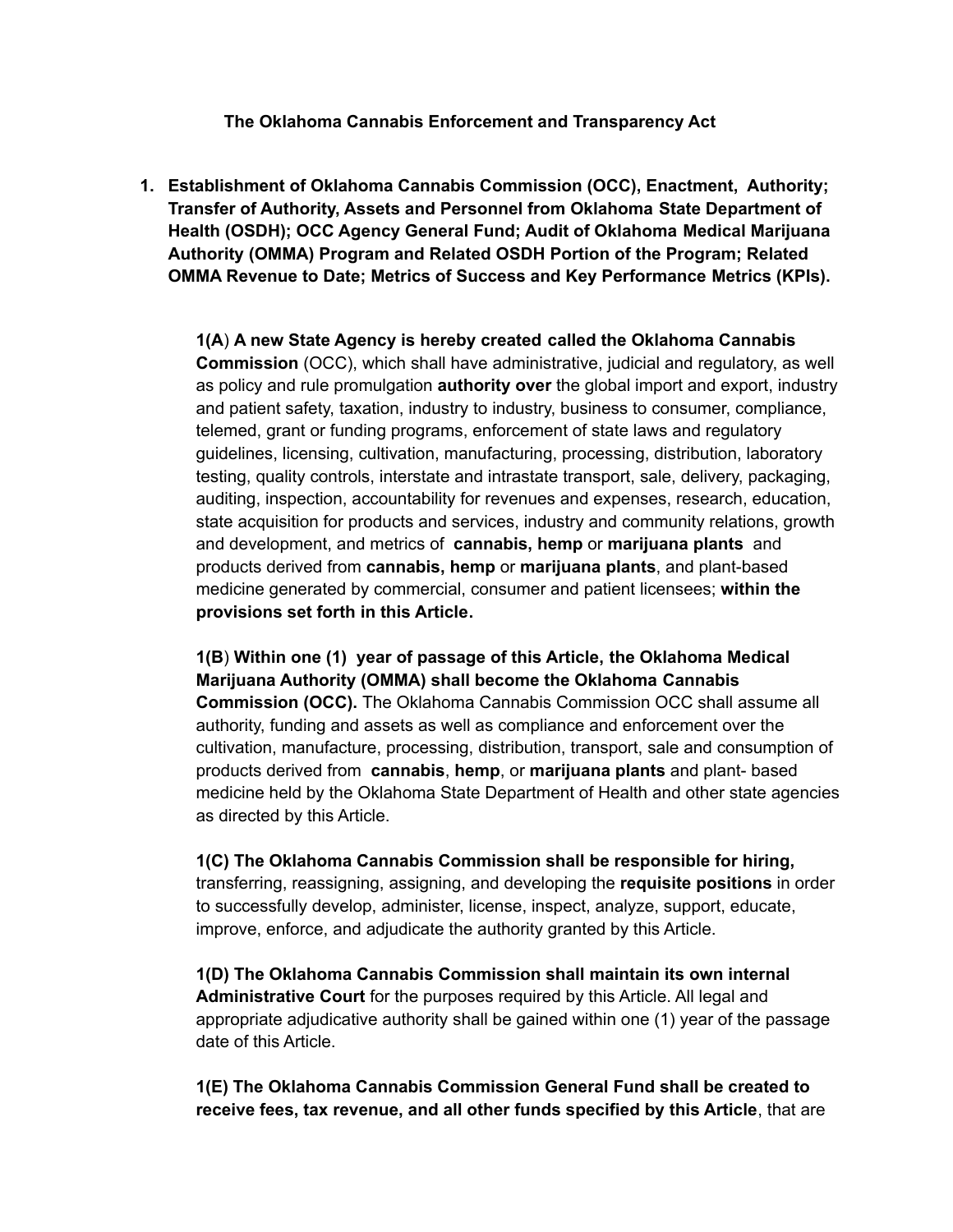collected by the Oklahoma Cannabis Commission, the Oklahoma State Tax Commission or, as appropriate at a future date, any other state, federal or global agency or entity, unless otherwise specified in this Article.

**1(F) Upon transfer of all current authority regarding** the cultivation, manufacture, processing, distribution, transport, sale and consumption of products derived from **cannabis**, **hemp**, or **marijuana** and plant-based medicine by the Oklahoma State Department of Health (OSDH) to the Oklahoma Cannabis Commission (OCC), **all funds held** by the Oklahoma State Department of Health, the Oklahoma Medical Marijuana Authority, the Office of Management and Enterprise Services (OMES) or any other Agency relative to the Oklahoma Medical Marijuana Program, or this Authority's role in the Oklahoma Hemp Program, **shall be transferred to the Oklahoma Cannabis Commission (OCC) General Fund.**

**1(G**) **Upon passage of this Article, the State Auditor shall within 150 days make publicly available, a detailed audit, report, and accounting** for all collection and expenditure of revenue related to Oklahoma's Medical Marijuana Program by the Oklahoma Medical Marijuana Authority (OMMA), the Oklahoma Department of Health (OSDH) and the Oklahoma State Tax Commission (OTC) from 2017 to current, as well as fund deposits and transfers to other accounts, other agencies, departments, individuals, businesses, entities and other programs internal and external to the State of Oklahoma. This shall include payment whether assigned, borrowed, loaned, interned, temporary, contracted or transferred of all staff relative to the Oklahoma Medical Marijauana Program at all levels of management and employment. All acquisition contracts relative to the Oklahoma Medical Marijuana Program and the Oklahoma Department of Health and OMES relative to OMMA, must also be disclosed for review and audit. Any legislative appropriation of funds utilized from, or in conjunction with the OMMA Revolving Fund, must also be disclosed in their entirety as well as the amount, purpose, use, disbursement, date of receipt and other auditing data pertinent to the Auditor.

**1(H)Any fees and tax revenues found by the State Auditor** to have been collected, prior to passage of this Article, in relation to Oklahoma's Medical Marijuana Program, **that have not been spent in a manner specified by law, shall be returned** to the Oklahoma Cannabis Commission General Fund by the Oklahoma State Department of Health (OSDH) or appropriate agency as required by law.

#### **2. Authority - Executive Officers of the Oklahoma Cannabis Commission (OCC), Subsidiary Offices, Boards, Advisors and Agency Relationships**

**2(A) The Oklahoma Cannabis Commission (OCC) shall have a Commissioner appointed by the Governor** who shall be a cabinet level position in the state of Oklahoma.**The Commissioner may delegate** some of the requisite duties within the guidelines described in this Article and the Oklahoma Administrative Code.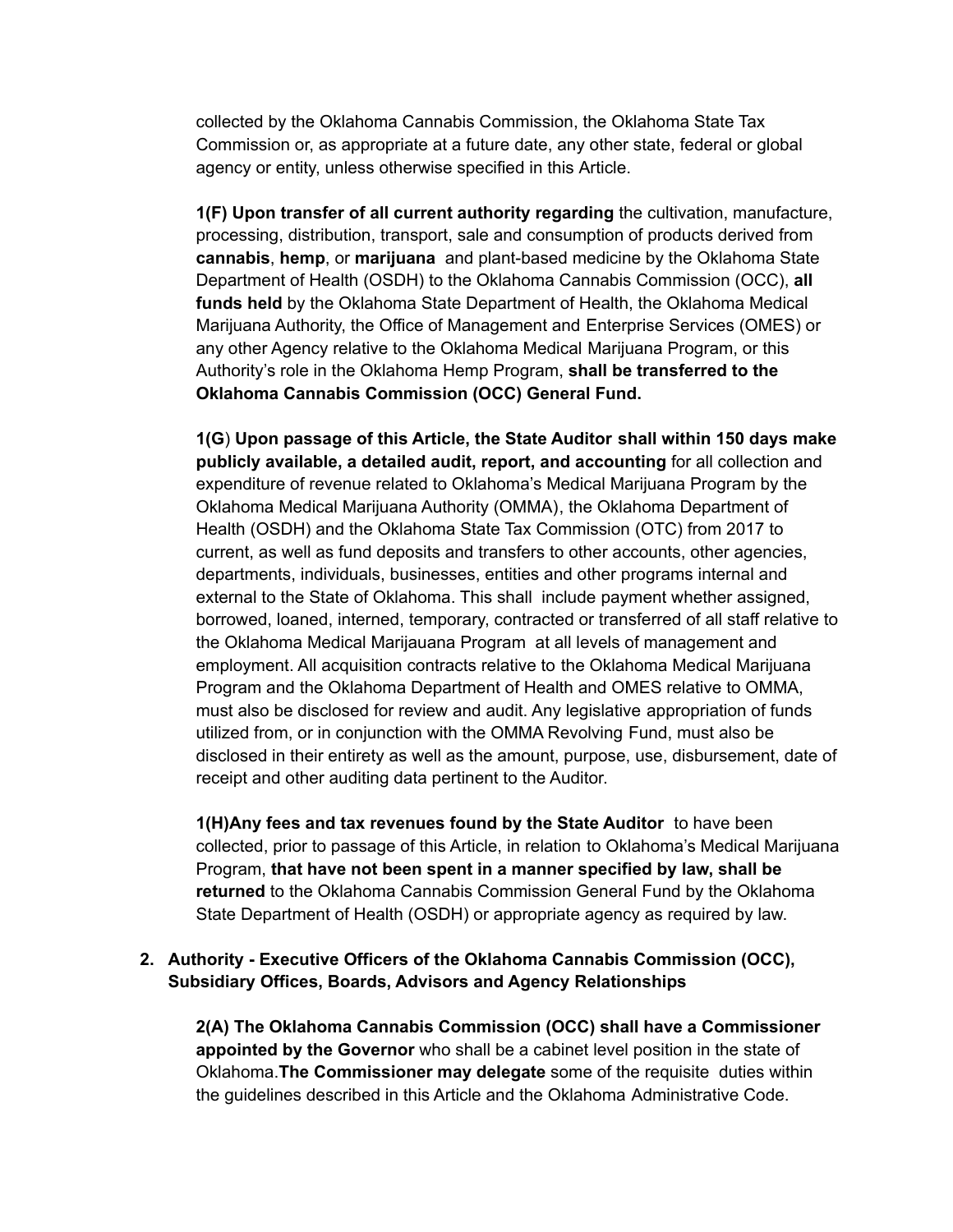**2(B)** The **Oklahoma Commissioner** of **the Cannabis Commission** is an appointed state executive position in the **Oklahoma** state government.The **Commissioner** is responsible for the overall direction and leadership of the **Oklahoma Cannabis Commission.**

**2(C) The Oklahoma Cannabis Commission shall have a decision making Board consisting of 20 members.**The purpose of the Board is to make decisions as a decision making body on behalf of and in the best interests of the state, cannabis community and industry that they serve. All decisions are binding and subject to final approval of the Commissioner depending upon subject matter and guidelines established in this act. **The Board shall retain final authority over any matters of referral involving investigation of the Commissioner.**

**2(C)1 The Oklahoma Cannabis Commission Board** shall be established, authorized and shall have decision-making authority as well as advisory power regarding all operational, regulatory, enforcement, licensing, state, federal and international business and trade subject matter, industrial, medical, or recreational, statutory, constitutional, policy or legislative, budgetary and financial, acquisition, legal, facility or other necessary executive subject matter. **The Cannabis Commision Board shall be comprised of the following** members selected through the specified processes:

**2(C)2 Seven (7) Agency Representatives** with decision making authority, as appointed by the agency head, on behalf of the; Oklahoma State Department of **Health,** the Oklahoma **Bureau of Narcotics** and Dangerous Drugs, the Oklahoma Department of **Agriculture** Food and Forestry, the Oklahoma Department of **Environmental Quality,** the Oklahoma State **Tax Commission**, the Oklahoma State **Fire Marshal** and The Office of the **Attorney General.**

**2(C)3 Two members from the Oklahoma House of Representatives, one (1) from the majority party and one (1) from the minority party, and two members from the Oklahoma State Senate.one (1) from the majority party and one (1) from the minority party; selected by their respective caucus..**

**2(C)4 Nine (9) license representatives that shall include one (1) Representative each for:** ODAFF Certified Hemp Grower Licenses, OCC Grower Licenses, OCC Processor, OCC Dispensary, OCC Patient, OCC Caregiver and three (3) At-Large Representatives.

**2(C)5 License Representatives shall be appointed in the following manner**:The **Governor** shall appoint the Representatives for the Patient, Caregiver, and one At-Large license holder.The **Senate Pro Tempore** shall appoint the Representatives for the Dispensary, Hemp Grower and one (1) At-Large License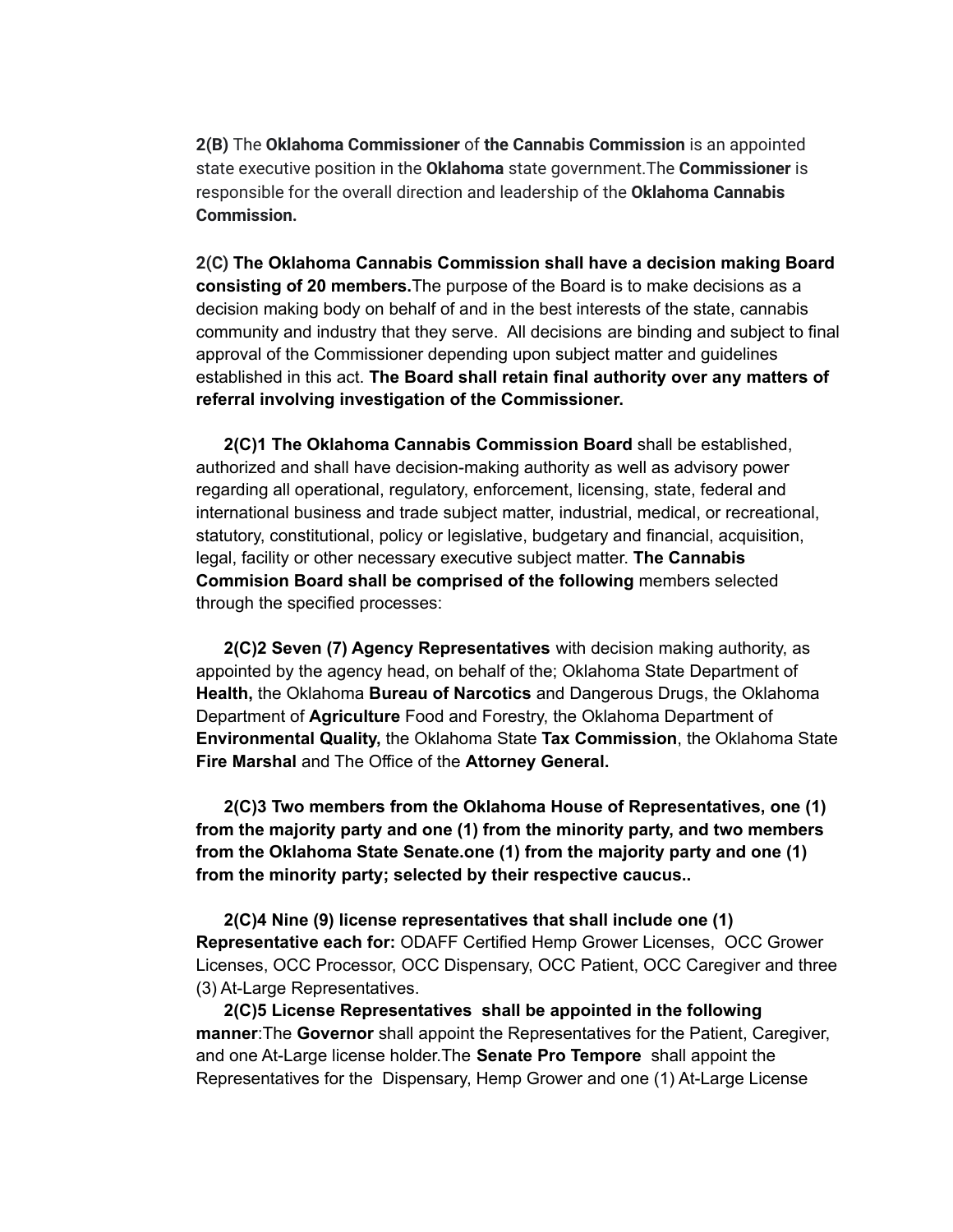holder; The **Speaker of the House** shall appoint representatives for the Grower, Processor and one (1) At-Large License holder.

**2(C)6 License Representatives must be selected from applications** submitted to the OCC Executive Director for primary review and completion. Applications shall only be required to include proof of licensure, voluntary, personal, educational, career background information, and a signature list of corresponding licensees who would be represented by the License Representative. Proof of licensure for At-Large

**2(C)7 The number of signatures required** for appointment applications shall be as follows: Hemp Grower five (5) Signatures, Marijuana Grower five (5) Signatures, Processor five (5) Signatures, Dispensary five (5) Signatures, Caregiver five (5) Signatures, Patient two hundred 200 Signatures, At-Large Representatives my submit either the signatures of any five (5) commercial license holder group, or fifty (50) patient, caregiver or combination of patient and caregiver licensees with their application.

**2(C)8 Application forms must be made available** by the Commission **within 30 days of passage** of this Article **for the appointment application period**. The appointment **application period shall be open for 30 days.** Only Board applications submitted and received by the Executive Director of the Commission during the 30 day appointment application period may be considered for appointment. **Appointments shall be made within 90 days of passage** of this Article. License representative terms shall begin the effective date of selection and run to December 31st in the same year, to continue from that point to two calendar years from the effective date of the appointment. Thereafter, each Board term shall run two calendar years from December 31st of the year the Board term ends.

**2(C)9 The term of a License Representative** Board member **shall be two (2) calendar years.** 60 business days prior to the expiration of a Board seat, the appointment application period shall open for a 30 business day period and be advertised to the public by the OCC Executive Director on the website.

**2(C)10 Selections/Appointments** shall be made before the expiration of the current term and take effect upon expiration of the current Board term.

**2(C))11 In the event of a vacancy** occurring in a Board member seat held by a License Representative, **the appointment application period shall open within 15 days** of the vacancy and shall remain open for a 30 business day period. The appointment to fill a vacant seat shall occur within 60 business days of the vacancy.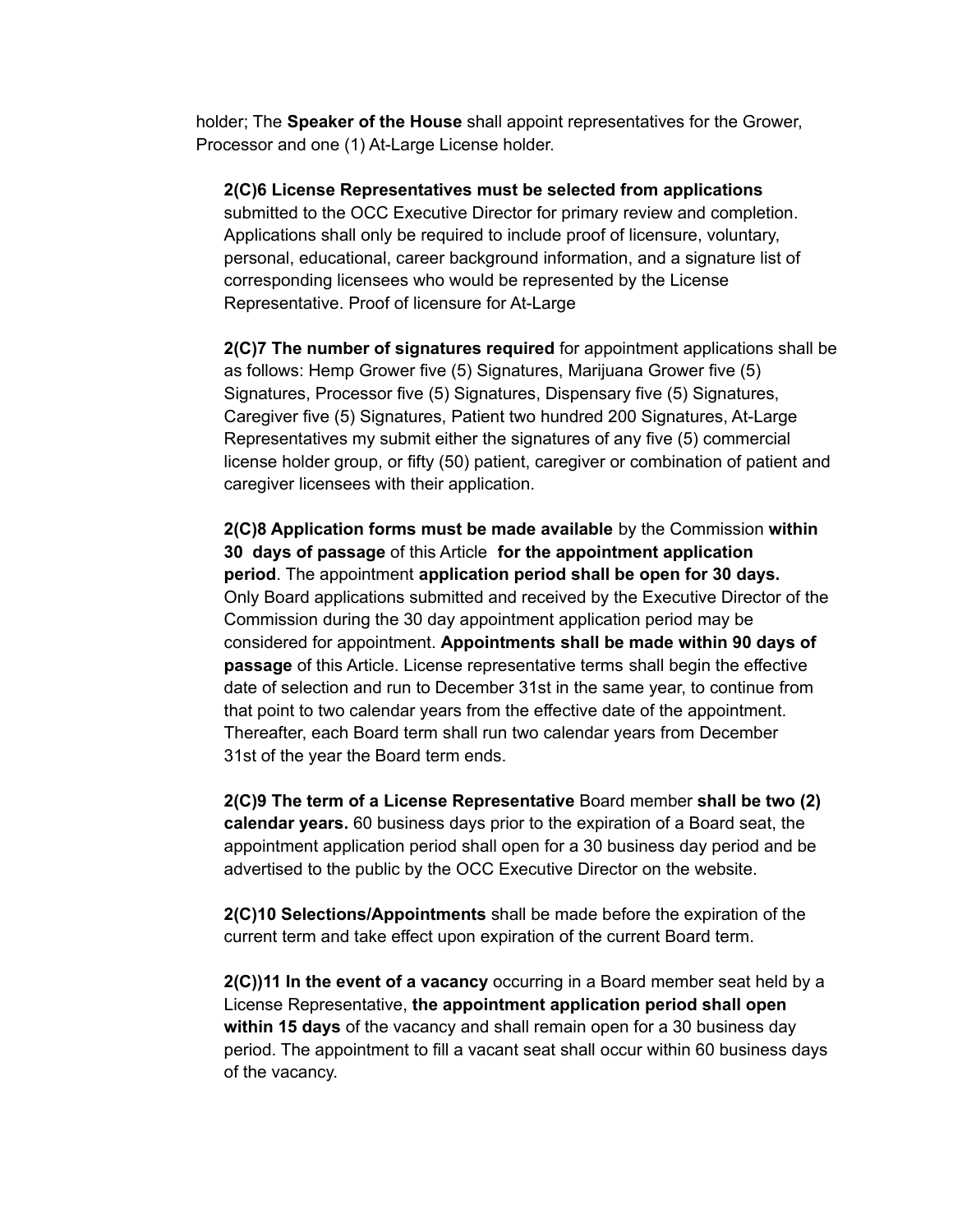**2(C)11**The Oklahoma Cannabis **Commission Board** shall meet a minimum of four (4) times within a calendar year, in accordance with the Open Meetings Act. The Board **shall meet at least once each in the months of February, May, August and November.**

**2(C)12 At or before the November meeting,** the Board shall be responsible for providing directly to the Commissioner, both verbally and in writing, **a legislative recommendation for the upcoming legislative session. No member of the Board shall pursue a legislative agenda contrary to that of the Board's recommendation.**

**2(D) The Commissioner shall hire an Executive Director** authorized to provide executive leadership, oversight and accountability for Operations as well as Departmental Divisions and Boards. The Executive Director may have primary responsibility for the Commission budget, staffing, communications, agency relations, community, industry and consumer relations, continuous process and program improvements, development of plans and programs, education of the Commission personnel, stakeholders, community and general public.

**2(D)1 The Executive Director shall also be responsible for the hiring of** staffing sufficient to operate the Oklahoma Cannabis Commission and fulfill the duties set forth in this Article.This shall include but not be limited to **a Director of Growers, Director of Processors, Director of Dispensaries, and Director of Compliance and a Director of Special Programs.**

**2(D)2The Executive Director shall provide an operational and budget report** at each mandated meeting including key performance indicator (KPIs) metrics and updates.

**2(D)3 The Executive Director may call additional meetings** of the Oklahoma Cannabis Commission Board in compliance with the Open Meetings Act, **as needed** to fulfill the duties of the Commission Board.

**2(D)4 Each of the 5 Directors** specified in this article **shall have an advisory board of 5 members** who shall be appointed by the Executive Director with the advice and consent of the Commission Board, in compliance with a set of **requirements developed by the Commission Board.**

**2(D)5 Each Director may call meetings of their respective boards** in compliance with the Open Meetings Act, as needed **to ensure substantial input into policy recommendations** by the Director to either the Executive Director or Commission Board in fulfillment of their duties as a Director.

#### **3. Relationship to other State Agencies / Roles and Responsibilities of those Agencies**

**3(A) The Oklahoma Cannabis Commission shall enter into a Memorandum of Agreement with** the following state agencies to provide sufficient funding, for the purpose of regulation,support and enforcement of cannabis, marijuana and hemp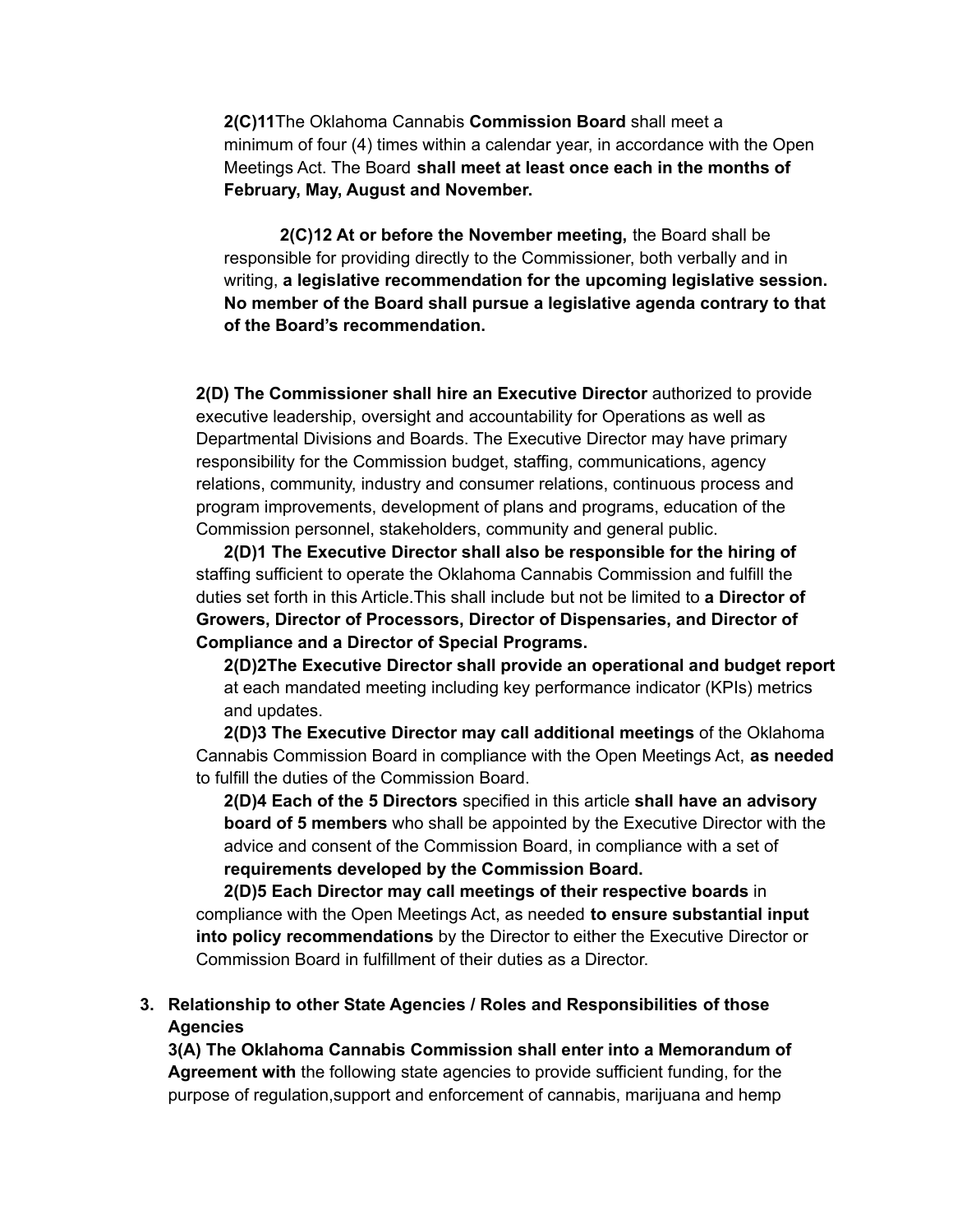programs as authorized in this Article. These agencies shall execute the following responsibilities and may assume additional scope of authority in agreement in writing with the Oklahoma Cannabis Commission:

**3(A)(1) The Oklahoma State Department of Health** may receive funding for inspection of processing and retail facilities handling perishable consumer products.

**3(A)(2) The Oklahoma Department of Agriculture Food and Forestry** may receive funding for costs associated with administration of a compliant USDA Hemp program that are not covered by revenue generated from that program. These costs may include, but are not limited to, inspections, scale calibrations, certifications, licensing, testing and inventory tracking systems.

**3(A)(3) The Oklahoma Department of Agriculture Food and Forestry shall maintain authority to regulate Oklahoma's USDA State Hemp Program** and fulfill its obligations to that federal program or they may choose to delegate that full or partial authority to the Oklahoma Cannabis Commission (OCC) by a Delegation of Authority letter.

**3(A)(4)** Upon formation of the Oklahoma Cannabis Commission Board, **any changes to regulation of the State Hemp Program shall be submitted** to the United States Department of Agriculture (USDA) **with the advice and consent of the Oklahoma Cannabis Commission Board.**

**3(A)(5) The Oklahoma Bureau of Narcotics and Dangerous Drugs (OBNDD)** May receive funds for program related enforcement including but not limited to establishment of a special unit dedicated to enforcement of the program. The Oklahoma Bureau of Narcotics and Dangerous Drugs shall be authorized to take enforcement action in cases arising from compliance investigation by the Authority and may establish a research support program for seized cannabis, marijuana and hemp and/or products to be utilized by research licensees.

**3(A)(6) The Oklahoma Tax Commission** - Unless otherwise appropriated by the legislature, **may receive funds from the OCC for enforcement** actions related to program licensees, reporting of taxes collected and due, analysis and status on ad valorem tax rates in rural Oklahoma in cooperation with county assessors and shall present findings of study to the Oklahoma Cannabis Commission Board and the Commissioner.

**3(A)(7) The State Fire Marshal** - May receive funds from the OCC for inspection and enforcement actions related to the Program. The State Fire Marsha**l** is authorized to partner with electrical cooperatives and the Oklahoma **Cannabis Commission Special Programs Board** to study the impact of the Cannabis Industry on rural electrical systems and shall present findings of study to the Oklahoma Cannabis Commission Board and the Commissioner.

**3(A)(8) The Department of Environmental Quality** - Is authorized to study agricultural water use and environmental impact related to the cannabis industry including comparison to overall agricultural water usage applications in Oklahoma and may receive funding for studies related to agricultural water use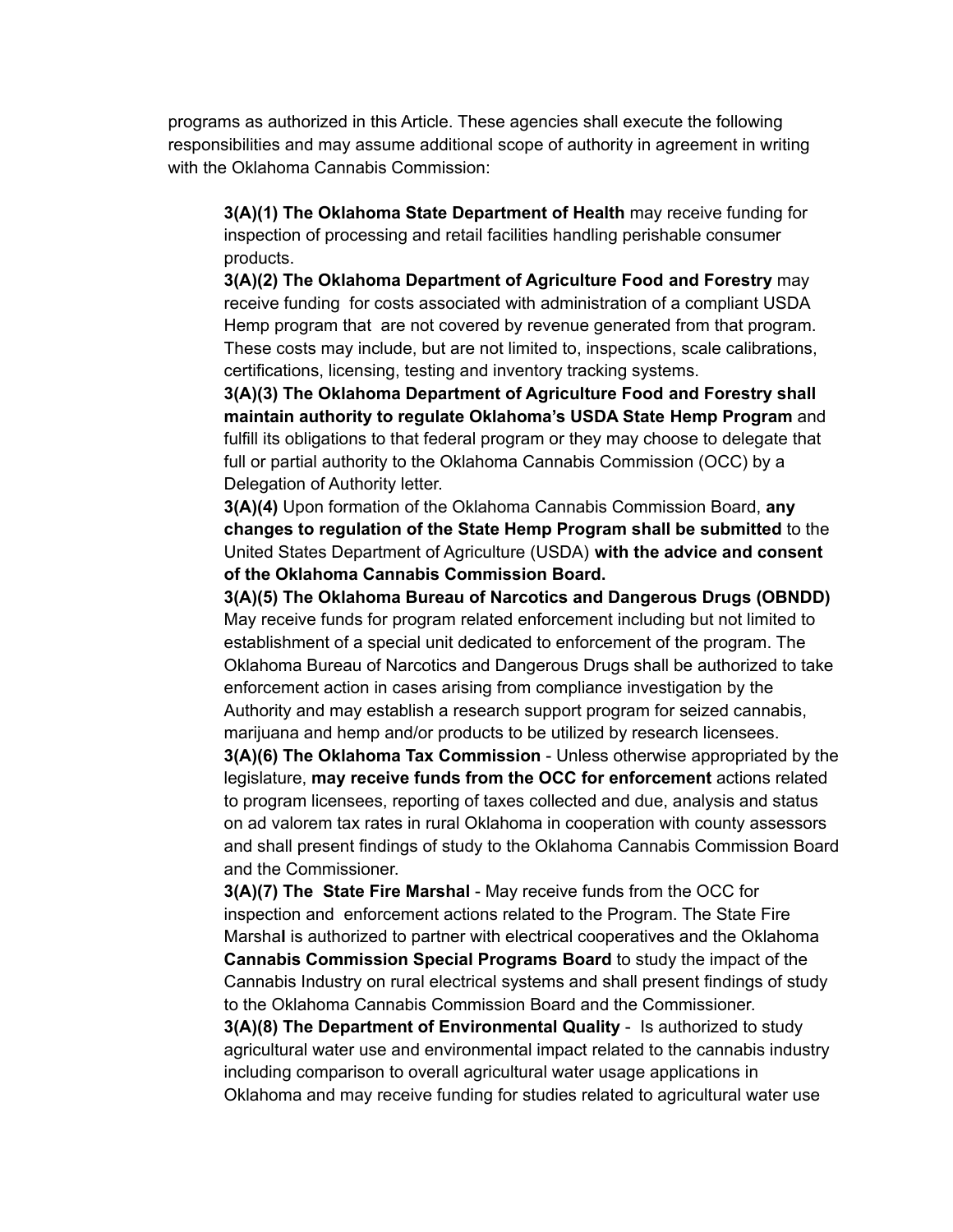and environmental impact studies involving the cannabis industry. Findings of this study shall be presented to the Oklahoma Cannabis **Special Programs Board** for further review by the Oklahoma Cannabis Commission Board and the Commissioner.

**3(A)(11) Agencies empowered** in this section shall be required to provide the Executive Director with a **report of fees, taxes, and any other revenue collected as well as any expenditure of funds** allocated in this Article by the Oklahoma Cannabis Commission for **each mandated quarterly meeting** of the Oklahoma Cannabis Commission Board.

#### **4. Taxation and Direction of Expenditure by the Commission**

**4 (A)** An excise tax rate of 7% on retail Medical Marijuana sales shall be established. Revenue from this fund shall be collected by the Oklahoma Tax Commission and directed to **the Oklahoma Cannabis Commission General Fund**. This tax shall be collected at the point of retail sale. Revenue in this fund shall first provide for the operational costs of the Authority as budgeted by the Commissioner in addition to the following expenditures from the fund **4 (B) One point five percent (1.5%) of the gross collection of the 7% tax** on Medical Marijuana retail sales by the Oklahoma Cannabis Commission shall be allotted and transferred **into a Research Fund.** These funds may be made available to Research Licensees for uses including but not limited to the study, production, and testing of cannabis, hemp, marijuana and all other plant- based medicinal, agricultural and industrial uses.

**4 (C) Three percent (3%) of the gross collection of the 7% tax** on Medical Marijuana retail sales by the Oklahoma Cannabis Commission shall be granted to municipalities **for emergency mental health response programs.** These grants shall not exceed the funding allocated by municipalities to their emergency mental health response programs. Municipalities must apply to the Oklahoma Cannabis Commission for these grants with a plan with not more than 50% going toward administration The Oklahoma Cannabis Commission shall make grant applications available within one (1) year of passage of this Act. Grant funding shall be divided among applicants proportionately to the population of each applicant as long as resources are available.

**4 (D) Three percent (3%) of the gross collection of the 7% tax** on Medical Marijuana retail sales by the Oklahoma Cannabis Commission shall be granted **to the County Extension Program** administered by Oklahoma State University. These funds shall be utilized to study, promote and encourage both regenerative agricultural and water conservation practices.

**4(E) Three percent (3%) of the gross collection of the 7% tax** On Medical Marijuana retail sales shall be used for Law enforcement training on mental health and Marijuana Program protocols through CLEET.

**4(F)** All Cannabis, hemp and marijuana businesses that are legally operating under this Act shall be allowed to claim an Oklahoma state income tax deduction in an amount equal to any expenditure otherwise allowable as a federal income tax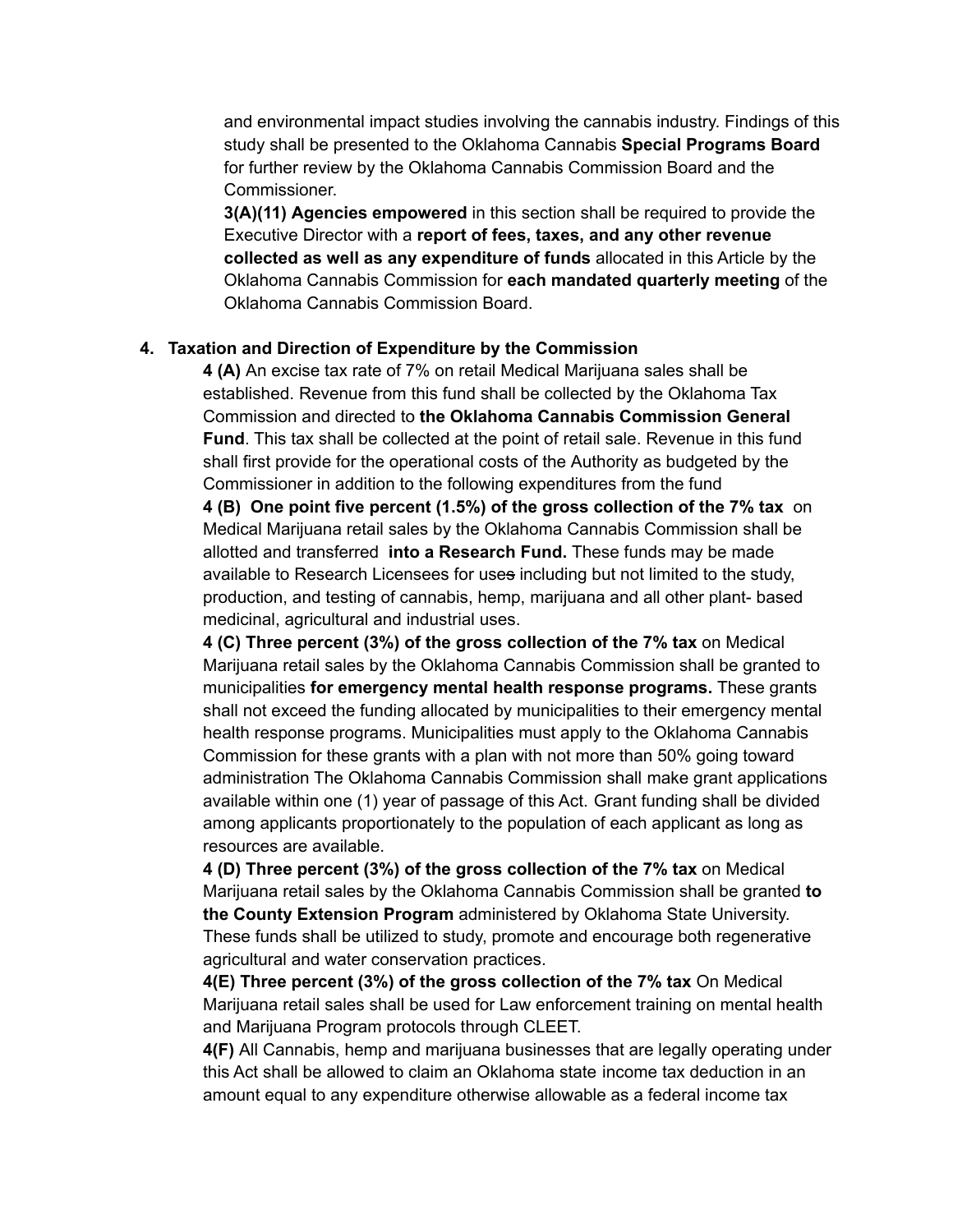deduction (but that are disallowed for federal purposes because cannabis is a controlled substance under federal law). This shall include any costs of compliance with regulations set forth by the Oklahoma Cannabis Commission or the Oklahoma Bureau of Narcotics and Dangerous Drugs.

**4(G) Counties and municipalities shall not levy any taxes, fees or further charges** to businesses, **with the exception of a general raise** in county or municipal sales tax rates **affecting all other goods** sold by that raise in county or municipal sales tax.

**4(H) Cannabis, Hemp and Marijuana plants and products** derived from Cannabis, Hemp and Marijuana **shall not** be considered to **have value for the purpose of ad valorem taxation.**

**4(I) Certified Hemp and products** made from Certified Hemp **shall be exempt** from the 7% tax on marijuana sales specified in this Act.

**4(J) Upon** citizen or legislative action that results in the **full access of Marijuana** to all residents of the United States age 21 and over, the 7% tax specified in this section will be eliminated from sales of marijuana and marijuana products to Oklahoma Resident, Non Resident, Minor Patient Licensees and Caregiver licensees, and shall replaced by a rate of up to 20% on sales of marijuana and marijuana products not sold to Oklahoma Resident, Non Resident, Minor Patient Licensees and Caregiver Licensees.

**4(K) The Oklahoma Cannabis Commission may receive legislative appropriations** for funding from the legislature upon submission of a budget in accordance with regular agency budget submissions and the approval of the legislature.

**4(L) Funds not utilized** for the purposes of this Program shall transfer to the **State General Revenue Fund**

**5. Oklahoma Cannabis Commission Commercial and Patient Licensing The Oklahoma Cannabis Commission shall issue the following licenses at a cost of \$2500 per license with no limit on the number of licenses issued unless otherwise specified in this section or subsections. All commercial licenses are required to be at least 75% owned by individuals who have been residents of Oklahoma for at least two years prior to their license application:**

**5(A)Marijuana Grower** - There shall be no restriction on the amount of Marijuana grown by Marijuana Grow Licensees. A separate license is required to grow hemp for certification through the Oklahoma Department of Agriculture Food and Forestry USDA approved Oklahoma State Hemp Program.

**5(A)1** Both Marijuana Grower Licensees and ODAFF issued Hemp Grower Licensees may sell to Marijuana Broker Licensees, Marijuana Processor Licensees, Marijuana Retail Licensees and Marijuana Research Licensees

**5(A)2** These sales will be considered wholesale sales and are not subject to taxation. **5(A)3** On a dry weight basis every 20 lbs of Marijuana or Hemp within a **harvest batch** sold by either Marijuana Grower Licensees or Hemp Grower Licensees to Marijuana Retail Licensees, or other retail outlets shall be tested for consumer safety, for every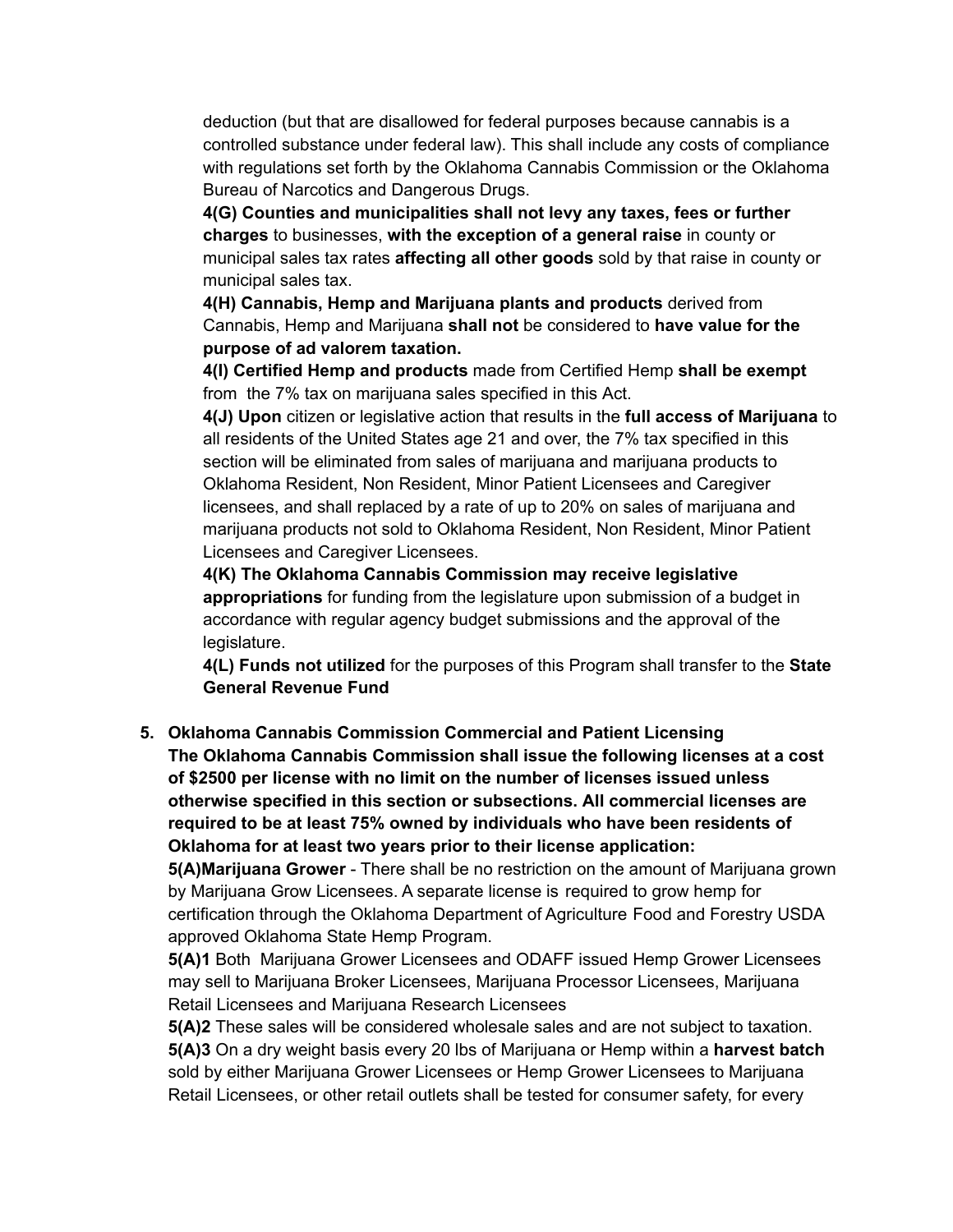twenty (20) pounds of dry weight within the **harvest batch.**

**5(A)4** A harvest batch of any size may be sold or transferred by Marijuana Grower Licensees and Hemp Grower Licensees to a Marijuana Processor Licensee without product testing.

**5(B) Marijuana Processor** There shall be no restriction on the amount of cannabis, marijuana or certified hemp handled by licensed Marijuana Processor License holders. **5(B)1** Marijuana Processor Licensees may buy and sell certified hemp or marijuana and products derived from the hemp or marijuana plant, to Marijuana Processor Licensees, Marijuana Retail Licensees and Marijuana Research Licensees.

**5(B)2 Certified Hemp Processor Licensees may sell certified hemp** and all products derived from certified hemp to the degree allowed by federal regulation, but also **within consumer safety regulation set forth by the Oklahoma Cannabis Commission. 5(B)3** A **harvest batch** of Marijuana or Hemp sold by Marijuana Processor Licensees for personal consumption in the State of Oklahoma shall be required to be tested for

consumer safety, for every twenty (20) pounds, of dry weight within the **harvest batch**, or the entire weight of the harvest batch, whichever is less.

**5(B)4**A harvest batch of certified hemp sold by Certified Hemp Processor Licensees for personal consumption in the State of Oklahoma shall be required to be tested for consumer safety, for every twenty (20) pounds, dry weight within the **harvest batch**, or the entire weight of the harvest batch, whichever is less.

**5(B)5** A **production batch** of either marijuana or certified hemp **solvent extracted concentrate** shall be required to be tested for consumer safety, for every 10,007 grams of concentrate in the **production batch** before being sold for public consumption **5(B)6** A **production batch** of either marijuana or certified hemp **dry extracted concentrates** shall be required to be tested for consumer safety, for every fifty (50) pounds of dry weight within the **production batch** before being sold for public Consumption.

**5(B)7** Production,manufacture or infusion of products made for human consumption from **production batches** of either **solvent extracted concentrates** or **dry extracted concentrates** shall be governed by Good Manufacturing Practices in place at the state and federal level for those products not infused with **production batches** of either **solvent extracted concentrates** or **dry extracted concentrates** of either marijuana or certified hemp.

**5(C) Marijuana Dispensary** - There shall be no restriction on the amount of cannabis, marijuana or certified hemp handled by licensed Marijuana Processor License holders.

**5(D)Broker and distributor -** There shall be no restriction on the amount of cannabis, marijuana or certified hemp handled by licensed Marijuana Processor License holders.

**5(E) Marijuana Transport** - There shall be no restriction on the amount of cannabis, marijuana or certified hemp handled by licensed Marijuana Processor License holders.

**5(F) Waste Disposal -** There shall be no restriction on the amount of cannabis, marijuana or certified hemp handled by licensed Marijuana Processor License holders.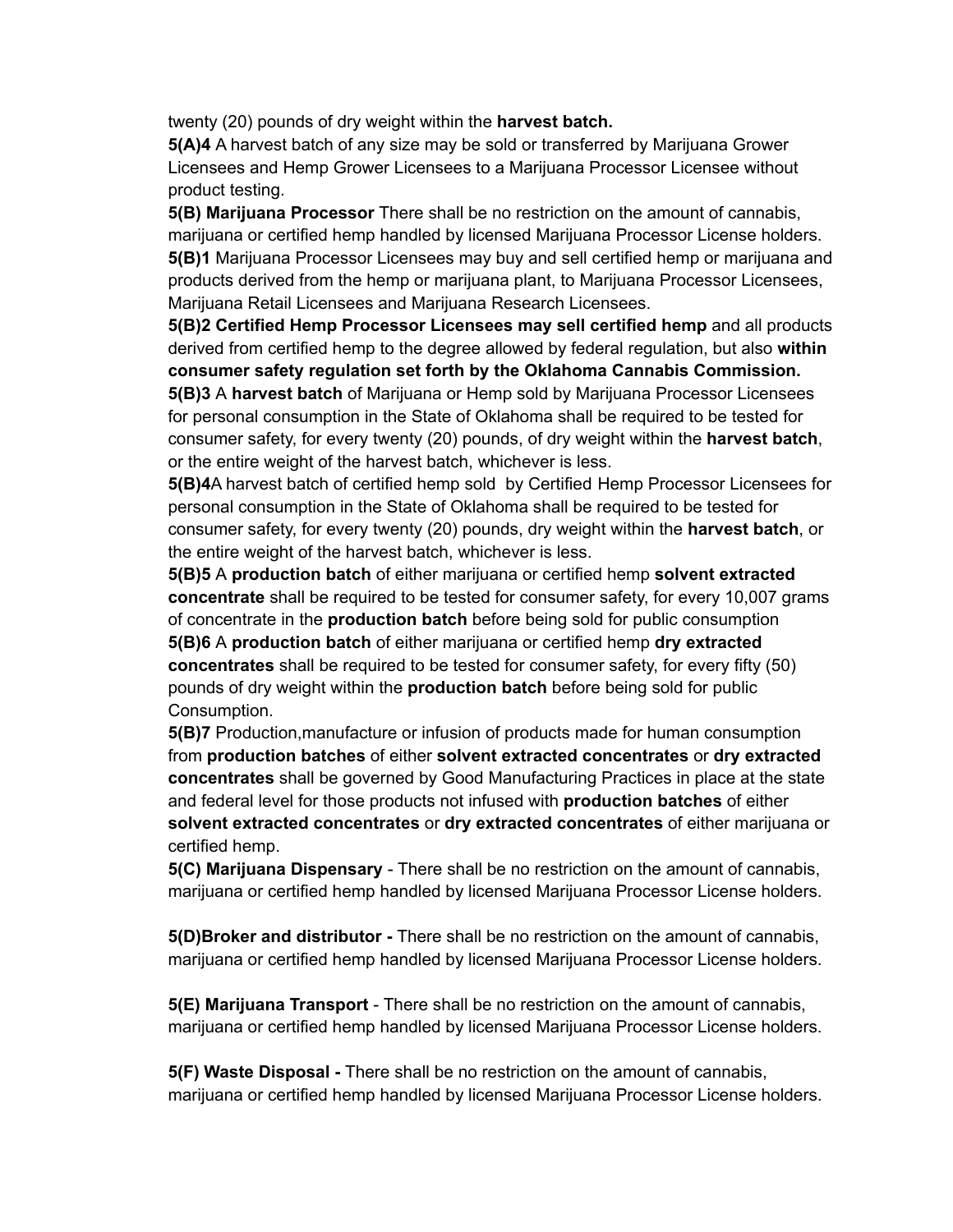**5(G) Physician Recommendation - New - \$500 - Continuing Education requirement**

**5(H) Research License** - May research and test the growth, production testing and effects of plant-based medicinal compounds or non-consumable commercial products and production techniques. Research licensees may apply for grants from OCC to support public or private research projects. Licensees may participate in a OBNDD patient support program. Licensees may partner with institutions of higher education -\$500

**5(I) Education License** - May develop education material for CME Continuing Medical Education, CLE - Continuing Legal Education and continuing education for other professional licenses providing service to licensees of the OCC training as required for Marijuana Recommendation Licenses and Dangerous Drug Practitioners. \$500

**5(J) Caregiver** -Oklahoma Medical Marijuana Caregiver Licenses shall be issued to persons over the age of 18 on behalf of patients who, in the opinion of their recommending medical practitioner, need assistance with the purchase, cultivation or administration of marijuana. The parents or legal guardians of a minor patient shall be automatically issued a caregiver license upon approved application for the minor patient licensee. The caregiver license will give the caregiver the same rights as the medical license holder except the right to consume cannabis.

**5(K) Resident Patient** - Oklahoma Patient Licenses shall be issued to any Oklahoma Resident age 18 or over with the recommendation of any licensed medical practitioner with prescriptive authority licensed in the state of Oklahoma.

**5(L) Non Resident Patient** Patient licenses shall be made available to any United States resident, or resident alien who can provide identification appropriate to document their status as a lawful resident of the United States, with the recommendation of any licensed medical practitioner with prescriptive authority licensed in the state of Oklahoma. Additionally, patient licenses issued by states other than Oklahoma shall be recognized as equivalent to an Oklahoma issued patient license, except that only Oklahoma resident patient licensees shall be allowed the homegrow provision of licensed access. Non Resident Patient Licensees shall not be afforded a homegrow provision or allowance.

**5(M) Minor Patients** - Whatever is current however use of medical marijuana shall not be used to exclude a child or student from sports or other activities based on patient status. Minor patients are also provided HIPAA protection and Privacy protection under the law.

**5(N)** Batch sizes listed in this Section may be increased by the legislature or Oklahoma Cannabis Commission.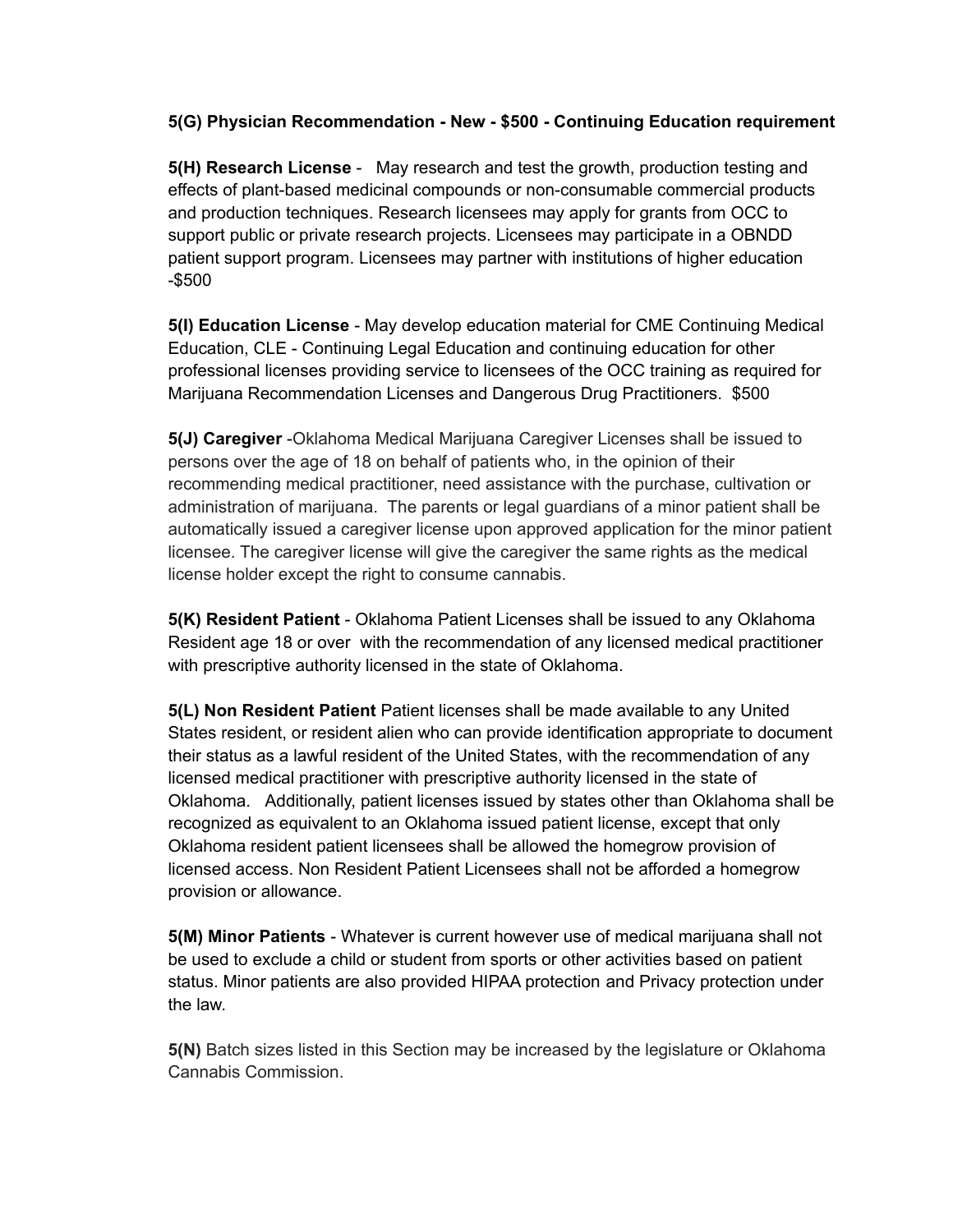**6. Registration and issuance of Commercial Licenses with the Oklahoma Bureau of Narcotics and Dangerous Drugs 6(A)The Oklahoma Bureau of Narcotics and Dangerous Drugs shall issue the following licenses with no limit on the number of licenses issued, at the costs and with the requirements specified in this section.**

**6(A)1 Standard Handling License**- \$30 - 30 day temporary upon application - 1 year license - Attached to license holder - **Issue within 60 Days of Passage**

**6(A)2 Delivery Handling License -** \$50 - 30 Day temporary upon application - 1 year license - attached to employer - **Issue within 60 Days of Passage**

**6(B)** Marijuana and Marijuana Products transported without proper licensure or paperwork may be impounded for 30 calendar days and held by law enforcement agencies authorized by the OBNDD. Impounded products may be collected within 30 calendar days by the appropriate license holder with the presentation of compliant documentation. Violations of compliance may be referred to the OCC Compliance Director for further action as deemed necessary by the OCC Executive Director.

**6(C)** Marijuana and Marijuana products impounded that are not recovered may be considered evidence for the purpose of investigation of criminal activity.

**6(D) All commercial licenses shall be required to pay a registration fee of \$500 to the Oklahoma Bureau of Narcotics and Dangerous Drugs**

**7. Federally Based Exemptions, Exclusions, Contingencies, Boundaries of Authority, Retention and Direction of State Authority under Circumstance**

**7(A)** Certified Hemp produced in Oklahoma under any USDA Program shall not be regulated within the State of Oklahoma to a degree more restrictive than current federal guidelines, with the exception that the State of Oklahoma shall maintain the authority to impose additional protections and/or taxes for certified hemp consumer products sold in the State of Oklahoma as allowed for under this Act.

**7(B)** If federal law allows for the cultivation, manufacture, processing, distribution. transport, sale and consumption of marijuana and products derived from the marijuana plant, Oklahoma shall have no restrictions greater than allowed for under federal law.

**7(C)** The State of Oklahoma shall not impose any law or regulation more restrictive than what federal law and regulations allow for, including interstate, intrastate and international commerce unless otherwise specified in this Act.

**7(D)** The Oklahoma Bureau of Narcotics and Dangerous Drugs shall retain the authority to enforce Cannabis and Marijuana law in Oklahoma on behalf of the Oklahoma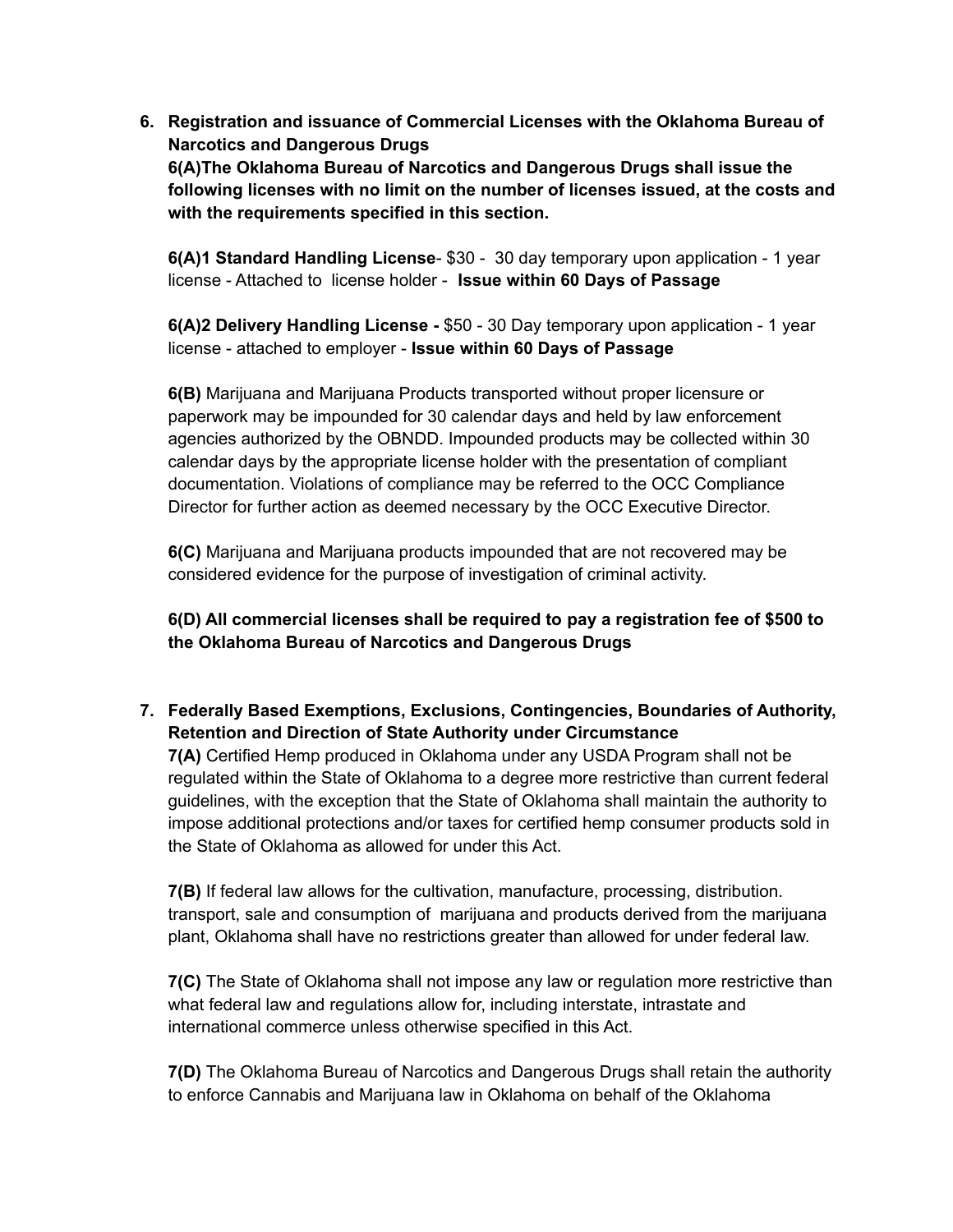Cannabis Commission.

**7(E)** Should the federal government legalize marijuana, the quantities permitted in this section shall be raised to the maximums permitted by federal law. Should the federal government legalize marijuana, but not set specific possession maximums, the legislature shall determine maximum limits but they shall not be below the maximums indicated in this Article.

#### **8. Product Tracking / Consumer Safety**

**8(A)** Tracking, tracing, accounting of the cultivation of Marijuana by Oklahoma Cannabis Commission Grow Licensees shall be no more restrictive or burdensome than federal guidelines for Hemp Harvest batches.

**8(B)The OCC Commission Board shall develop a matrix to sufficiently track Cannabis, Marijuana and Hemp and Cannabis, Marijuana and Hemp product inventory** within the specifications and limitations of this Article; and advertise an acquisition and Request for Proposal (RFP). The approval of this vendor shall be the authority of the Board.The selected State vendor shall not assess any additional costs to OCC License holders beyond fees paid directly to the Oklahoma Cannabis Commission, or provide service to the private sector aside from what is required for regulatory compliance by the OCC.

**8(C) Data Report Mandate** - At each quarterly meeting of the commission board, the Executive Director shall provide a report on baseline statistics of the program including current license counts and statistics as well as enough data to provide an overview of the industry from the perspective of a market report. Additionally shall provide Key Performance Metrics of the Oklahoma Cannabis Commision

**8(D) Data Security Protocol** - Identifying Patient data shall not be shared outside of the collecting agencies with the exception that data may be shared between collecting agencies.

**8(E) Proprietary Data Protection** - Data that may be considered proprietary by Oklahoma Cannabis Commision comercial licensees as well as ODAFF Certified Hemp Licensees shall not be required to be reported for the purpose of compliance with any provision of this Article.

**8(F) A Harvest Batch** of either Marijuana or Hemp, that is not processed or concentrated, and is intended for sale as a smokeable product shall be tested at either 20 lbs for **Retail Flower** shall be required to be **tested** for consumer safety, for **every twenty (20) pounds**, dry weight within the **harvest batch**, or the entire weight of the harvest batch, whichever is less.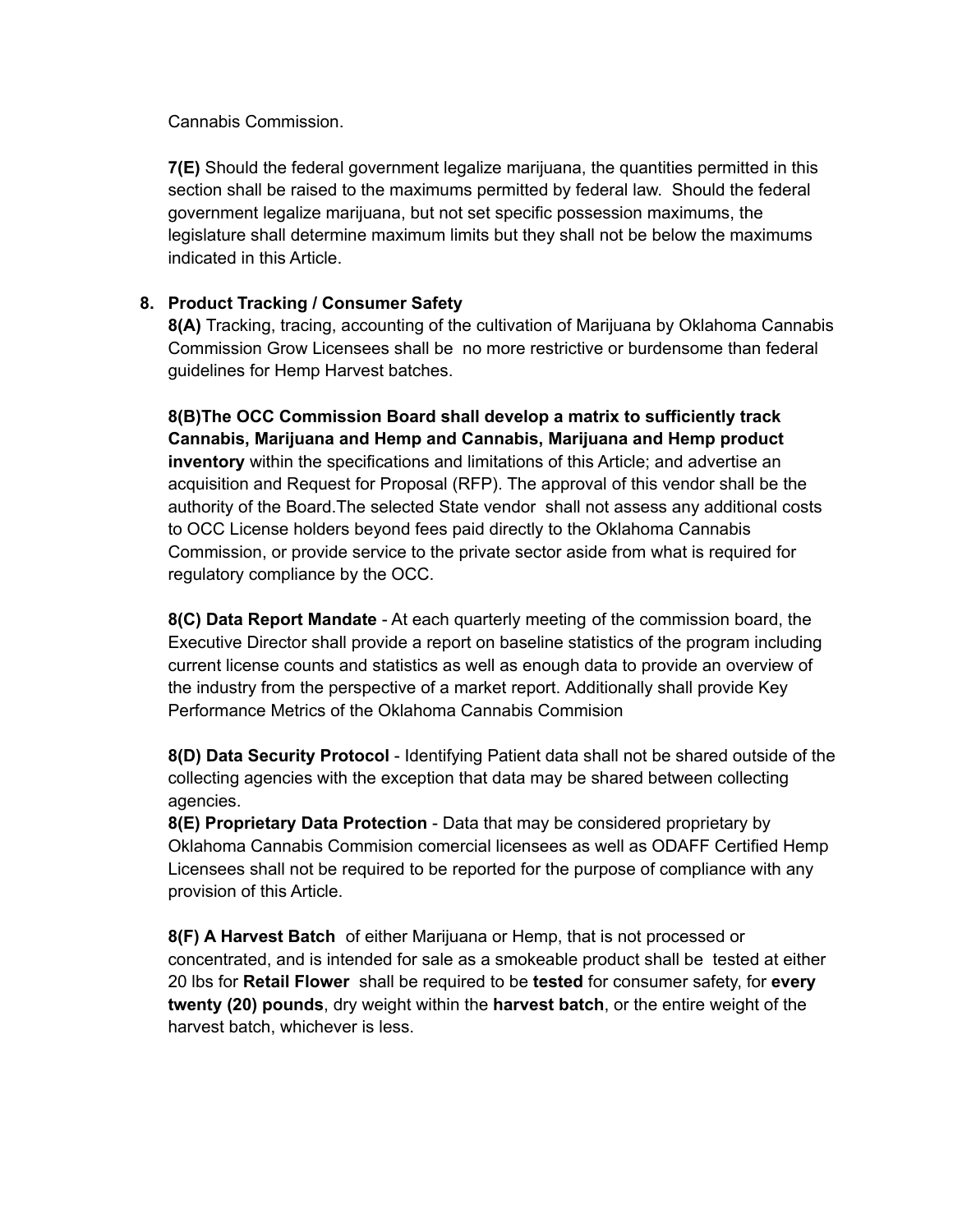**8(G) Production batches of solvent extracted** concentrates shall be required to be **tested f**or consumer safety for **every 10,007 grams** of solvent extracted concentrate or the entire weight of the production batch, whichever is less.

**8(H) Production batches produced without use of solvents** shall be **tested** for consumer safety **for every 50 lbs for dry concentrate**, or the entire weight of the production batch, whichever is less.

**8(I) Regulation of the production of consumable products,** goods or foodstuffs, made utilizing harvest or production batches tested for consumer safety in accordance with this section, **shall be no more stringent than federal Good Manufacturing Practices (GMP)** for similar consumer products, goods or foodstuffs.

**8(J) Certified hemp not intended for individual consumption, shall not be subject** to testing **beyond that required for certification** as hemp through the USDA approved Oklahoma State Hemp Program administered by ODAFF

8(K) Batch sizes listed in this Section may be increased by the legislature or Oklahoma Cannabis Commission.

#### **9. Professional Licensure Protections**

A bank, credit union, or other person or entity providing financial services to a licensed marijuana business in the State of Oklahoma shall not be liable pursuant to any state law or regulation solely for providing said financial services.

# **Patient Rights and Protections**

#### **1. Possession Rights**

- (a) It shall be lawful for all patient licensees and caregivers to grow, purchase, transport, receive, and prepare marijuana for consumption. It shall be lawful for all patient licensees and caregivers to possess up to: twelve (12) marijuana plants and the marijuana harvested therefrom; one (1) ounce of concentrated marijuana; seventy-two (72) ounces of topical marijuana; seventy-two (72) ounces of edible marijuana; eight (8) ounces of suppository marijuana; and eight (8) ounces of commercially sold marijuana and marijuana paraphernalia. These amounts are cumulative. The legislature is permitted to increase these quantities as well as permit other forms of marijuana.
- (b) Caregivers shall have all the same rights granted to patient licensees in this Article with the exception of the right to consume marijuana, which is limited to patient licensees, unless the caregiver also has a patient license.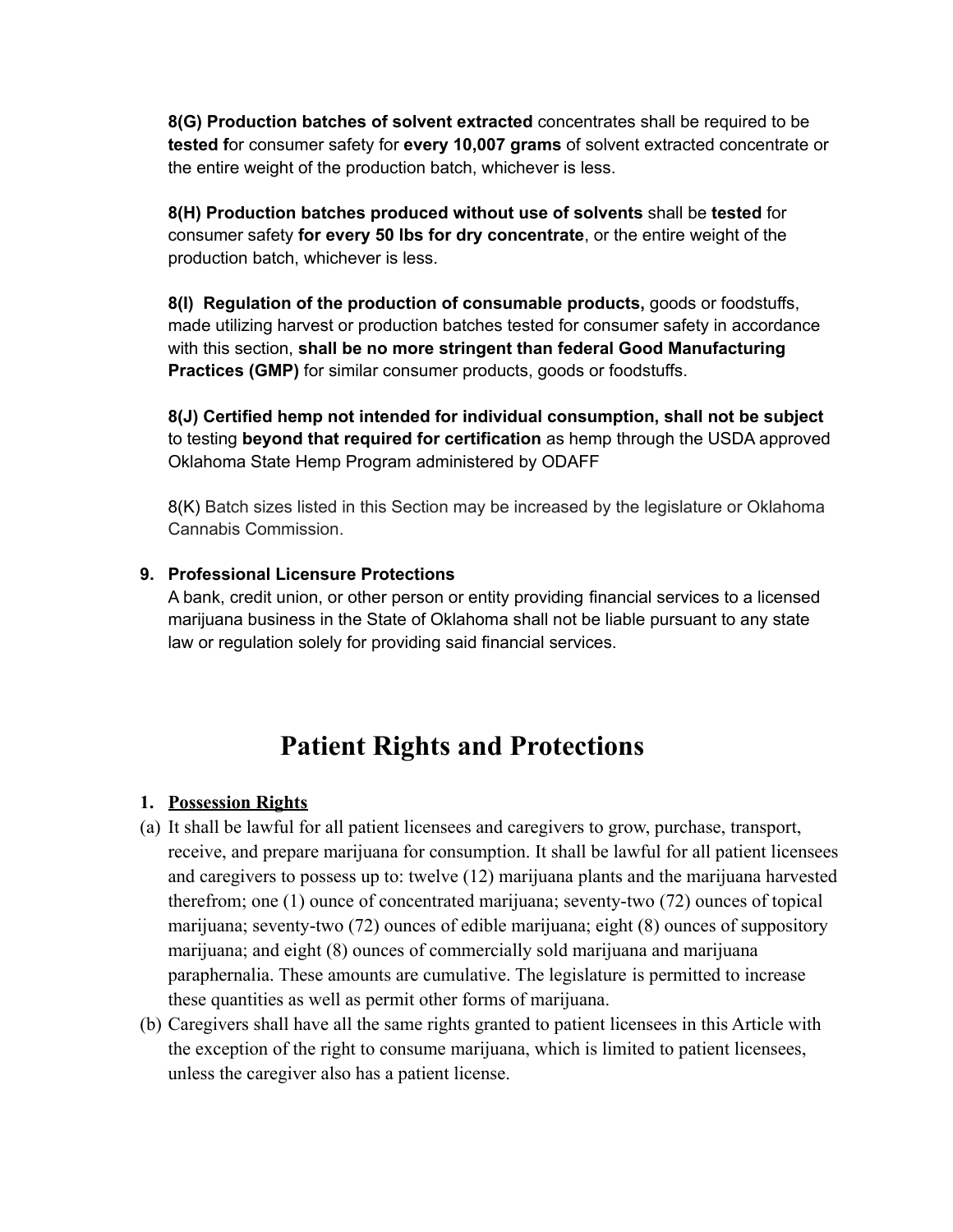- (c) Growing or processing amounts in excess of what this section permits for personal possession, or the distribution in any amount with consideration, shall require a business license issued by the Oklahoma Cannabis Authority.
- (d) Possession up to one and one-half (1.5) ounces of marijuana, 3 grams of concentrate, or 8 ounces of topical, suppository or edible marijuana, or marijuana paraphernalia without a valid medical marijuana patient or caregiver license shall constitute a civil infraction with a fine not to exceed four hundred dollars. If within forty-five (45) days of a citation for possession without a license the person is approved for a patient llicense, they may present their license to the jurisdiction issuing the citation and have it vacated. There shall be no warrant issued for the unpaid fine indicated in this paragraph for a minimum of forty-five (45) days.
- (e)

#### **1. Patient and Caregiver Eligibility**

- (a) Patient and caregiver licenses shall be made available to all persons irrespective of their place of residence. Additionally, patient and caregiver licenses verifiably issued by other countries or by states other than Oklahoma shall be recognized as equivalent to an Oklahoma issued patient or caregiver license, except that only Oklahoma resident patient and caregiver licensees shall be allowed the homegrow provision of licensed access. Non-Oklahoma resident Patient and caregiver Licensees shall not be afforded the homegrow provision.Good blend here of language from the first round
- (b) There shall be no qualifying conditions for a patient license

# **2. General Protection Language**

- (a) No person shall be subject to arrest, prosecution or penalty in any manner under state law or municipal or county ordinance or resolution including without limitation a civil penalty or disciplinary action by a business, occupational or professional licensing board or bureau, solely on the basis of conduct permitted under this Article.
- (b) No person shall be denied any form of healthcare, housing, employment, public assistance, public benefit, parental right, educational opportunity, extracurricular activity, or licensure solely on the basis of conduct permitted by this Article unless failure to do so would result in substantial imminent harm under federal law or regulations
- (c) No person shall be denied eligibility in public assistance programs including, but not limited to, Medicaid, Supplemental Nutrition Assistance Program (SNAP), Women, Infants, and Children Nutrition Program (WIC), Temporary Assistance for Needy Families (TANF) or other such public assistance programs solely on the basis of conduct permitted under this Article, unless required by federal law.
- (d) No test which identifies the presence of THC metabolites in a person's blood, urine, hair, hair follicle, or other body fluids or tissues shall be used as dispositive of impairment for the purposes of denying any form of healthcare, housing, employment, public assistance,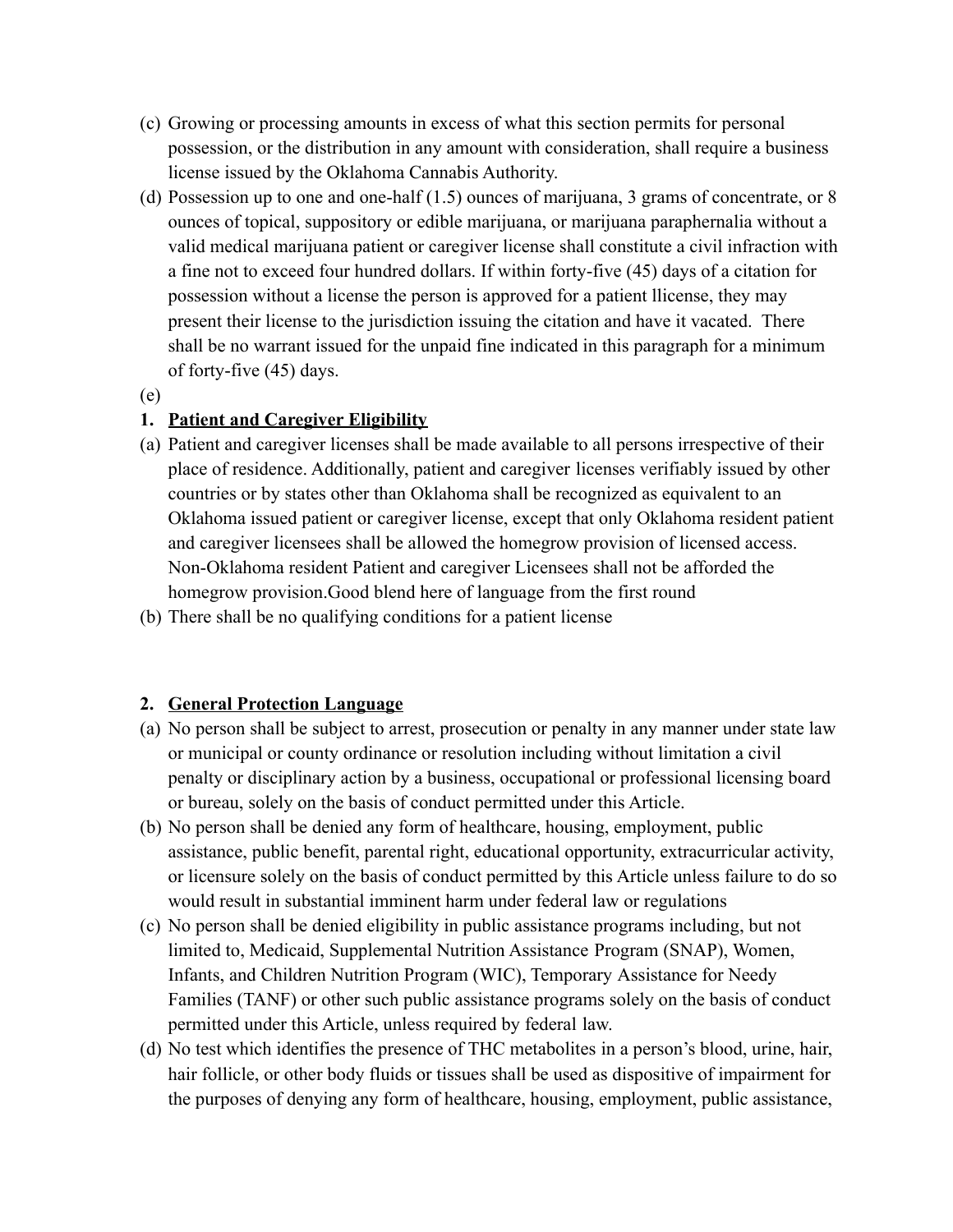public benefit, parental right, educational opportunity, extracurricular activity, or licensure. Nothing in this section shall prohibit the use of tests assessing the presence of active-THC for the purpose of determining impairment.

### **3. Privacy Rights**

- (a) All patients have the right to HIPAA and other relevant Privacy protections under the law and in accordance with Health and Human Services guidelines as well as federal and state guidelines. No patient records, or information are allowed to be sold without the written approval of the patient. All software must contain HIPAA and Privacy patient protections where patient data, personal identifiers or related medical information is used, accessed or maintained in a system of records or data.
- (b) The handing of any records maintained by the Oklahoma Cannabis Authority or by businesses licensed by or contracted with the Oklahoma Cannabis Authority shall comply with all applicable state and federal privacy laws.

#### **4. Employment Rights**

- (a) No employer may refuse to hire, discipline, discharge or otherwise penalize an applicant or employee solely on the basis of conduct permitted by this Article.
- (b) This is not to exclude workplace policies which prohibit the use or being under the influence of marijuana during a work shift for a safety-sensitive employee, or the testing for active-THC in order to assess current impairment. Standardized OSHA kinetic and/or cognitive evaluations to determine job safety and current impairment of personnel shall be permissible to determine impairment.
- (c) No person providing professional services to a medical marijuana business shall be subject to arrest, prosecution, disciplinary action, or penalty in any manner or denied any right or privilege under Oklahoma state, municipal or county statute, ordinance or resolution, including without limitation a civil penalty or disciplinary action by any business, occupation or professional licensing board or bureau, solely for providing services to businesses whose conduct is permitted under this Article.

# **5. Healthcare Rights**

- (a) For the purposes of medical care, including organ transplants, marijuana use does not constitute the use of an illicit substance or otherwise disqualify a marijuana user from medical care.
- (b) No medical practitioner shall deny or alter the treatment of a patient, including the prescribing of scheduled medications such as opioids or benzodiazepines, solely on the basis of conduct permitted by this Article, unless that denial or alteration is medically indicated.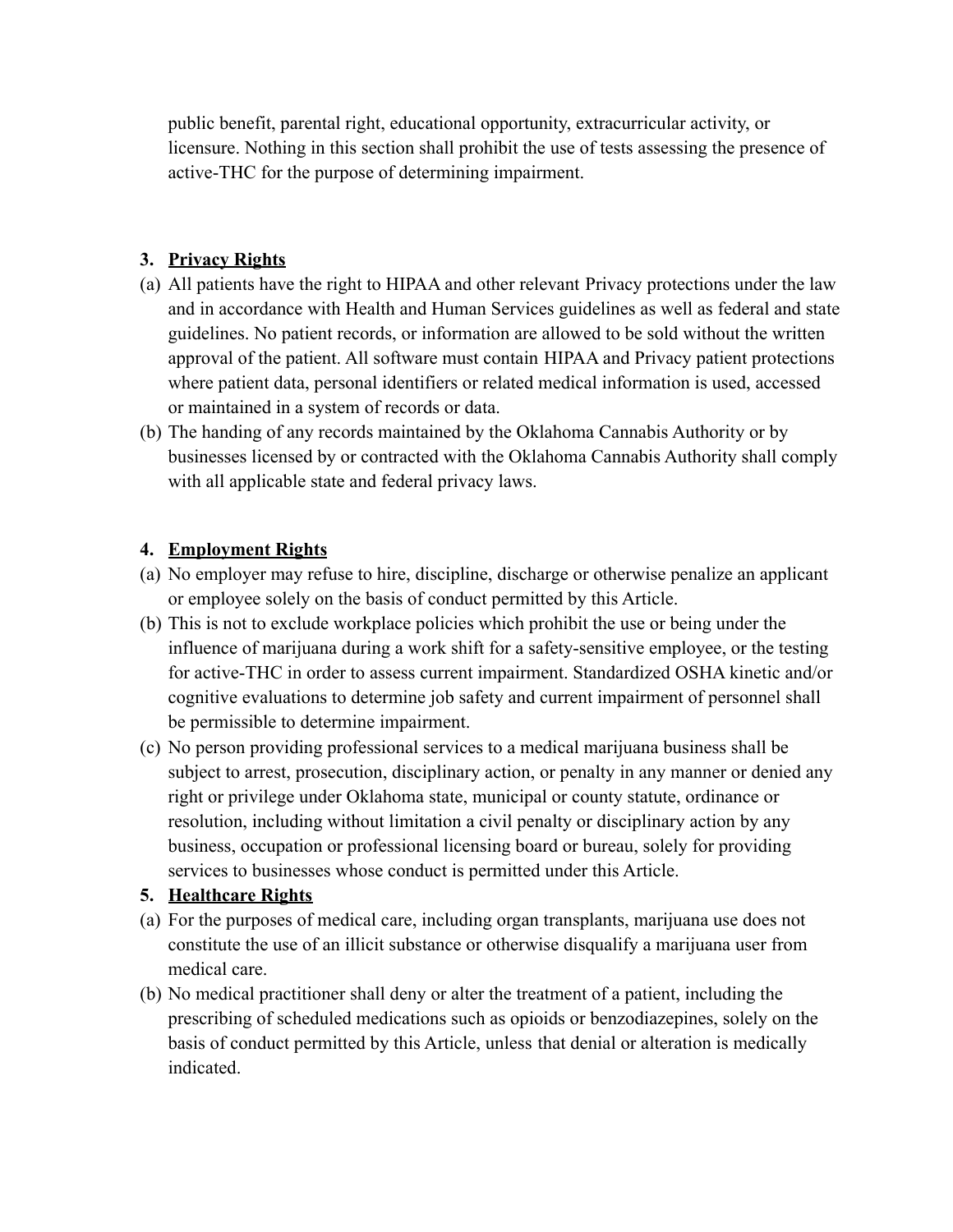- (c) It is within the standard of care for a medical practitioner with appropriate prescriptive authority to prescribe scheduled medications, including opioids, to medical marijuana patient licensees without having to modify the patient's treatment solely on the basis of conduct permitted under this Article.
- (d) No medical practitioner shall be subject to arrest, prosecution, disciplinary action, or penalty in any manner or denied any right or privilege under Oklahoma state, municipal or county statute, ordinance or resolution, including without limitation a civil penalty or disciplinary action by the State Board of Medical Licensure and Supervision or the State Board of Osteopathic Examiners or by any other business, occupation or professional licensing board or bureau, solely for providing a medical marijuana recommendation for a patient or for monitoring, treating or prescribing scheduled medication to patients who are medical marijuana licensees. The provisions of this subsection shall not prevent the relevant professional licensing boards from sanctioning a medical practitioner for failing to properly evaluate the medical condition of a patient or for otherwise violating the applicable practitioner-patient standard of care.

# **6. Parental Rights**

(a) No person shall be denied custody of or visitation or parenting time with a minor and there is no presumption of neglect or child endangerment for conduct permitted under this Article.

# **7. Licensure Rights**

- (a) No person shall be unduly withheld from holding a state-issued license by virtue of conduct permitted under this Article. This includes drivers' licenses and concealed carry permits, occupational and professional licensing.
- (b) The presence of THC-metabolites in a person's blood, urine, hair, hair follicle, or other body fluids or tissues carries no evidentiary weight with regards to current impairment.
- (c) It is not unlawful to operate a motor vehicle with THC metabolites in one's body fluids or tissues. Further, the mere presence of THC in one's body fluids or tissues is not dispositive of impairment
- (d) **This does not, however, make it lawful to drive while impaired nor does it prohibit testing for active THC** as part of a determination of impairment. Notwithstanding operating a motor vehicle while impaired, no conduct permitted by this Article shall be the basis for the revocation or suspension of a motor vehicle license.
- (e) Nothing in this section shall prohibit the use of breathalyzers, blood tests or other technologies for assessing the presence of active-THC. Nothing in this section shall prohibit the use of tests assessing the presence of active-THC for the purpose of determining impairment.
- (f) Nothing in this section shall be construed to permit operating a motor vehicle while impaired.
- **8. Second Amendment Rights**